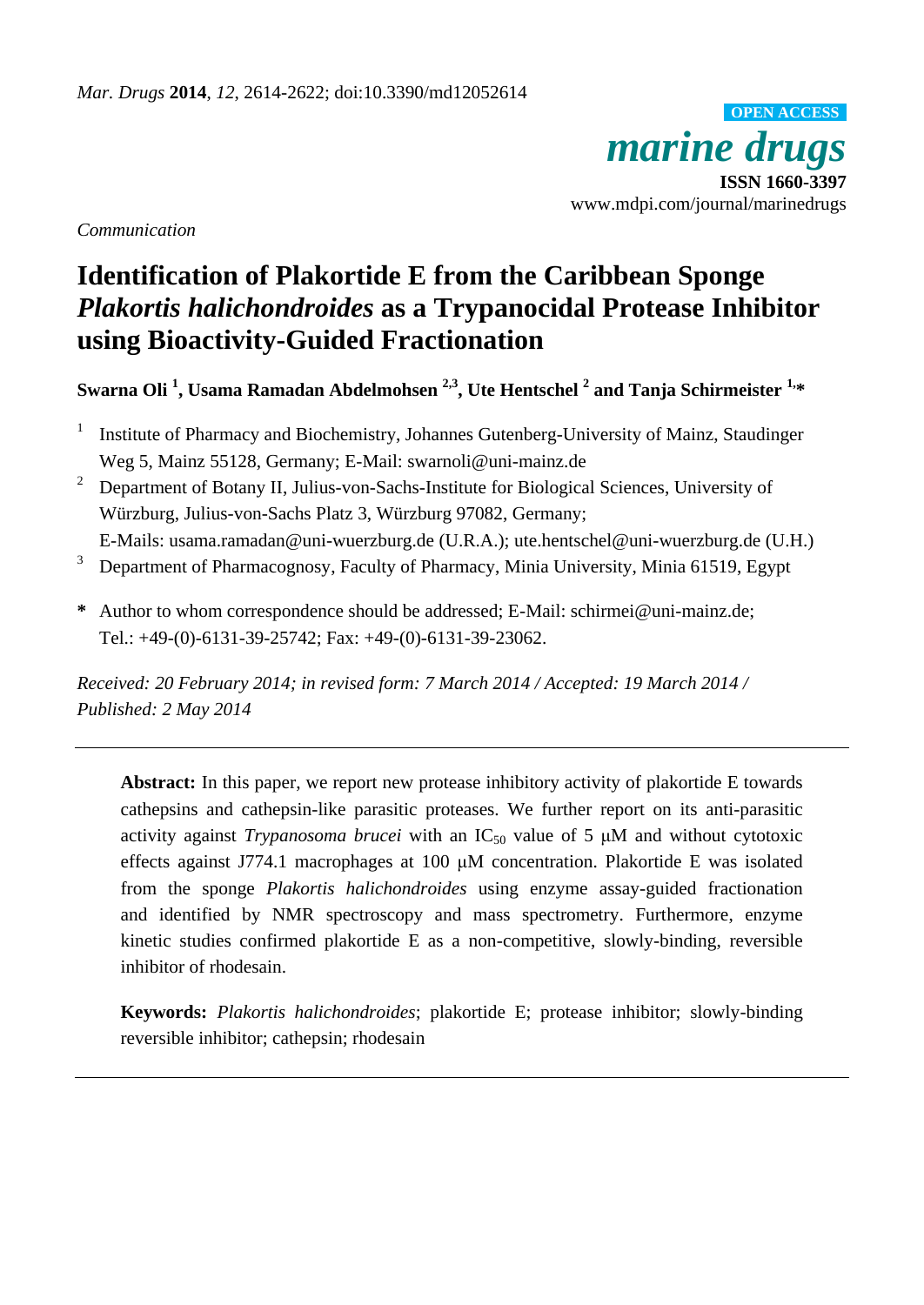#### **1. Introduction**

Proteases enable breakdown of proteins via catalytic hydrolysis of peptide bonds [1]. Malfunction in the control of protease activity leads to undesired and unregulated proteolysis which causes many diseases. Therefore, inhibitors of proteases have the potential to provide successful therapeutics for a wide range of diseases [2,3].

Marine sponges of the family Plakinidae are known to be rich sources of structurally unique and biologically active metabolites [4]. Bioactivity-guided fractionation of the crude cyclohexane extract from the sponge *Plakortis halichondroides* yielded a pure endoperoxide metabolite, named plakortide E (Figure 1), which was previously isolated from the same sponge species [5,6]. Plakortide E was previously shown to stimulate sarcoplasmic reticulum (SR)  $Ca^{2+}$  ATPase activity [5]. Other endoperoxides from the plakortin family, e.g., six-membered plakortin [7], dihydroplakortin, 3-epiplakortin, plakortide Q [8] and plakortide M [9], are known to be active against Plasmodia, while the five-membered endoperoxide plakortide E was reported to be inactive [10]. In this work, we highlight its new anti-protease and anti-parasitic activities.

## **2. Results and Discussion**

The lyophilized material of the sponge *Plakortis halichondroides* was sequentially extracted with three different solvents and the crude extracts were tested for protease inhibitory activity against the following proteases: Human cysteine proteases cathepsin B [11] and L [12], the related parasite enzyme rhodesain [13] from *Trypanosoma brucei rhodesiense*, and the two cysteine proteases expressed by the SARS coronavirus, namely SARS main protease [14] and SARS papain-like protease [15]. The active crude cyclohexane extract (CY) was further fractionated using column chromatography and finally purified with HPLC to yield the active pure metabolite plakortide E (Figure 1). The purification process was based upon the bioactivity results, *i.e.*, only fractions which showed activity against the enzymes were purified further. The activity of the fractions gradually enhanced with every step of purification process, with the exception of the first cyclohexane extract whichshowed very high inhibition of cathepsins B and L (Figure 2) probably being due to presence of other non polar active compounds.



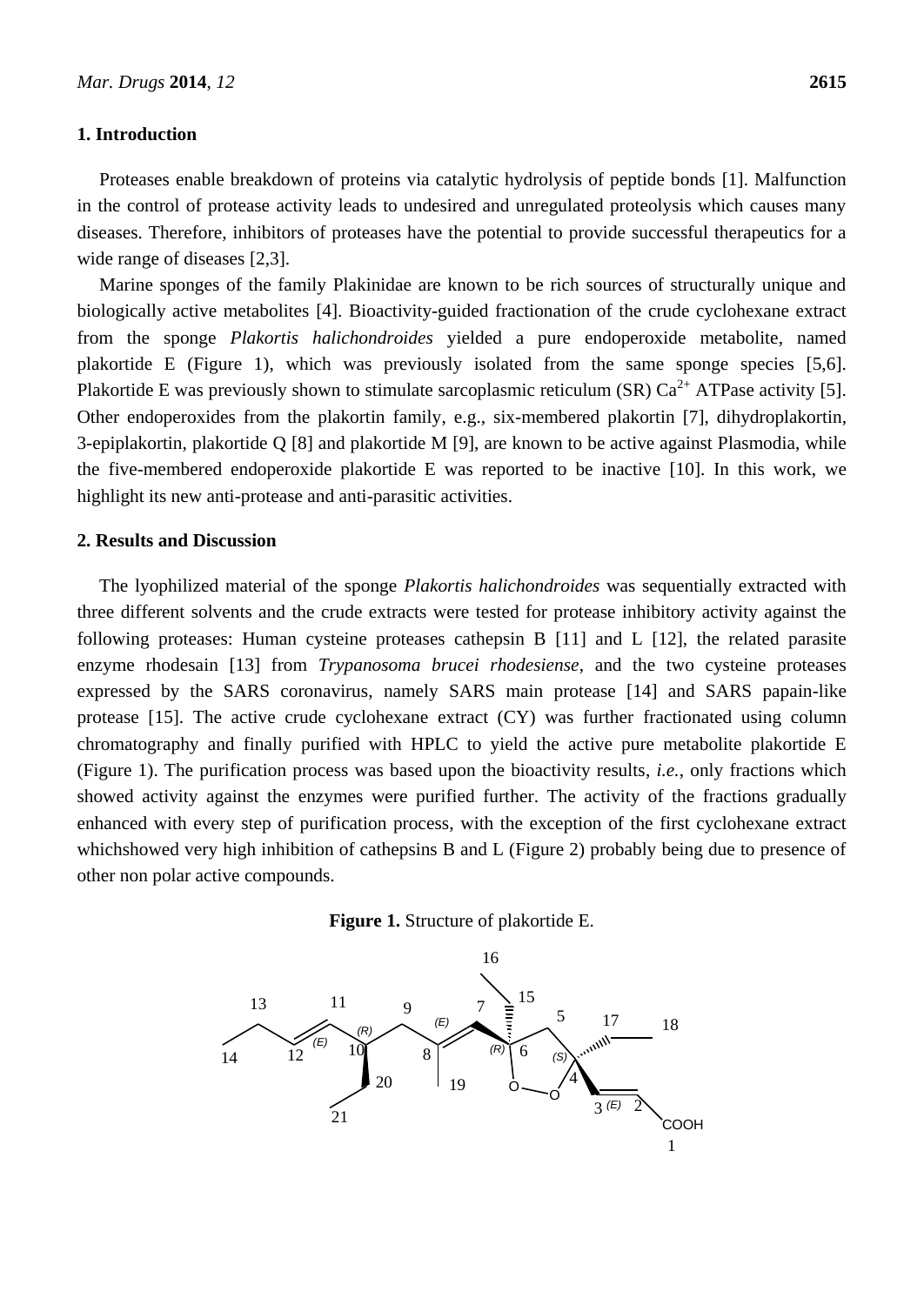



The pure metabolite plakortide E was further tested against the parasite cathepsin-L like protease falcipain-2 [16] from *Plasmodium falciparum*, as well as against the mammalian serine proteases chymotrypsin and the serine protease from Dengue virus (NS2B/NS3 protease) [17]. Inhibition at 100 μg/mL (285.71 μM) was only found with the cathepsins and the cathepsin-like proteases (Figure 3), especially with cathepsin B, L, rhodesain and SARS PL<sup>pro</sup>.

**Figure 3.** Percent inhibition of proteases by plakortide E at 100 μg/mL (285 μM), tests were performed in triplicates.

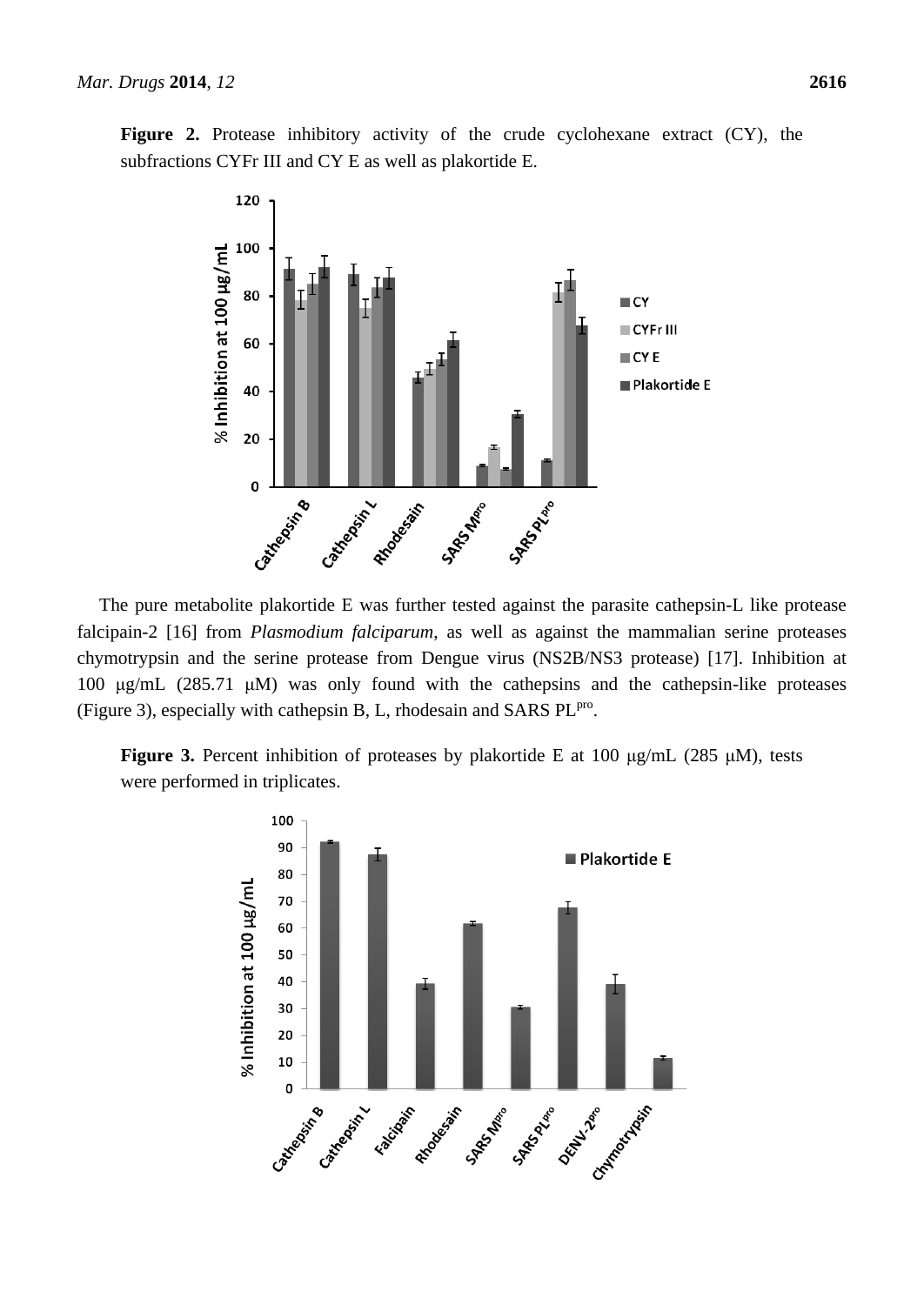In order to study the inhibition mechanism of plakortide E, enzyme assays [18] with various inhibitor and substrate concentrations were performed with cathepsin B to determine whether the inhibition is competitive with respect to the substrate. The  $IC_{50}$  values for cathepsin B were determined at three different substrate concentrations (50, 100, 200 μM). The values (29, 26, 36 μg/mL, 82, 73, 103 μM) were almost similar indicating non-competitive inhibition. For cathepsin L, an IC<sub>50</sub> of 37 μg/mL (105 μM) at a substrate concentration of  $[S] = 6.25$  μM and for rhodesain an IC<sub>50</sub> of 44 μg/mL (124 μM) at a substrate concentration of  $[S] = 30.0$  μM was determined. With rhodesain, non-linear progress curves for the substrate hydrolysis were observed in the presence of inhibitor. Therefore, we determined the time-dependency of inhibition by measuring  $IC_{50}$  values in correlation to incubation time of enzyme with the inhibitor added, prior to substrate addition. The  $IC_{50}$  values decrease with longer incubation times (5 min  $\rightarrow$  90 μg/mL (257 μM); 30 min  $\rightarrow$  72 μg/mL (205 μM); 60 min  $\rightarrow$  27 μg/mL (77 μM)) indicating covalent inhibition or other mechanisms leading to slow binding. To address whether the inhibition is reversible or irreversible, further kinetic studies were performed as described by Copeland [19]. Dilution assays were performed and compared with K11777 [20], an irreversible vinylsulfone-based inhibitor of rhodesain. The enzyme rhodesain (100 fold concentration as used in the normal enzyme assays) was preincubated with the 10 fold  $IC_{50}$ concentration of the compound for one hour, which allows the formation of enzyme-inhibitor complexes and leads to total block of enzyme activity. The above complex was then diluted 100 fold by adding assay buffer and substrate. Thus, the enzyme concentration was reduced to the one used in the normal assays and the inhibitor concentration was reduced to  $1/10$  of the IC<sub>50</sub>. If reversible, the inhibitor will dissociate from the complex and enzyme activity is recovered. In case of irreversible inhibition, dissociation of the complex cannot occur and no enzyme activity will be detected. These assays showed reactivation of the enzyme in the case of plakortide E to about 50% activity, while in contrast no enzyme activity was detected with K11777. This indicates a reversible inhibition by plakortide E. In summary, plakortide E was determined to be a non-competitive, reversible, inhibitor of cysteine proteases, in case of rhodesain slow-binding was observed.

Furthermore, plakortide E was tested against the parasites *Leishmania major* promastigotes and the trypomastigote forms of *Trypanosoma brucei*, *Candida albicans*, and was also tested for its cytotoxicity against J774.1 macrophages. The compound exhibited trypanocidal activity with an  $IC_{50}$ value of 5  $\mu$ M (after 48 h and also after 72 h). This may at least in parts be due to the protease inhibiting properties of plakortide E. It did not show activity against *Leishmania* which also express a variety of cathepsin-like proteases [21]. No activity against *Candida*, and no cytotoxic effects against macrophages at 100 μM were observed. Since *Leishmania* promastigote forms express less cysteine proteases than the amastigote forms, the cysteine-protease inhibiting properties of the compound may not be sufficient for detectable leishmanicidal activity.

#### **3. Experimental Section**

The sponge *Plakortis halichondroides* was collected by SCUBA diving at depths of 30 m in Bahamas in July 2008 (GPS: 26°27′3.25″N, 77°54′14.59″W). Sponge tissues were cut into small pieces and preserved at −80 °C until extraction. The frozen material was then dried by lyophilization. The lyophilized material (640 g) was subsequently macerated and sequentially extracted with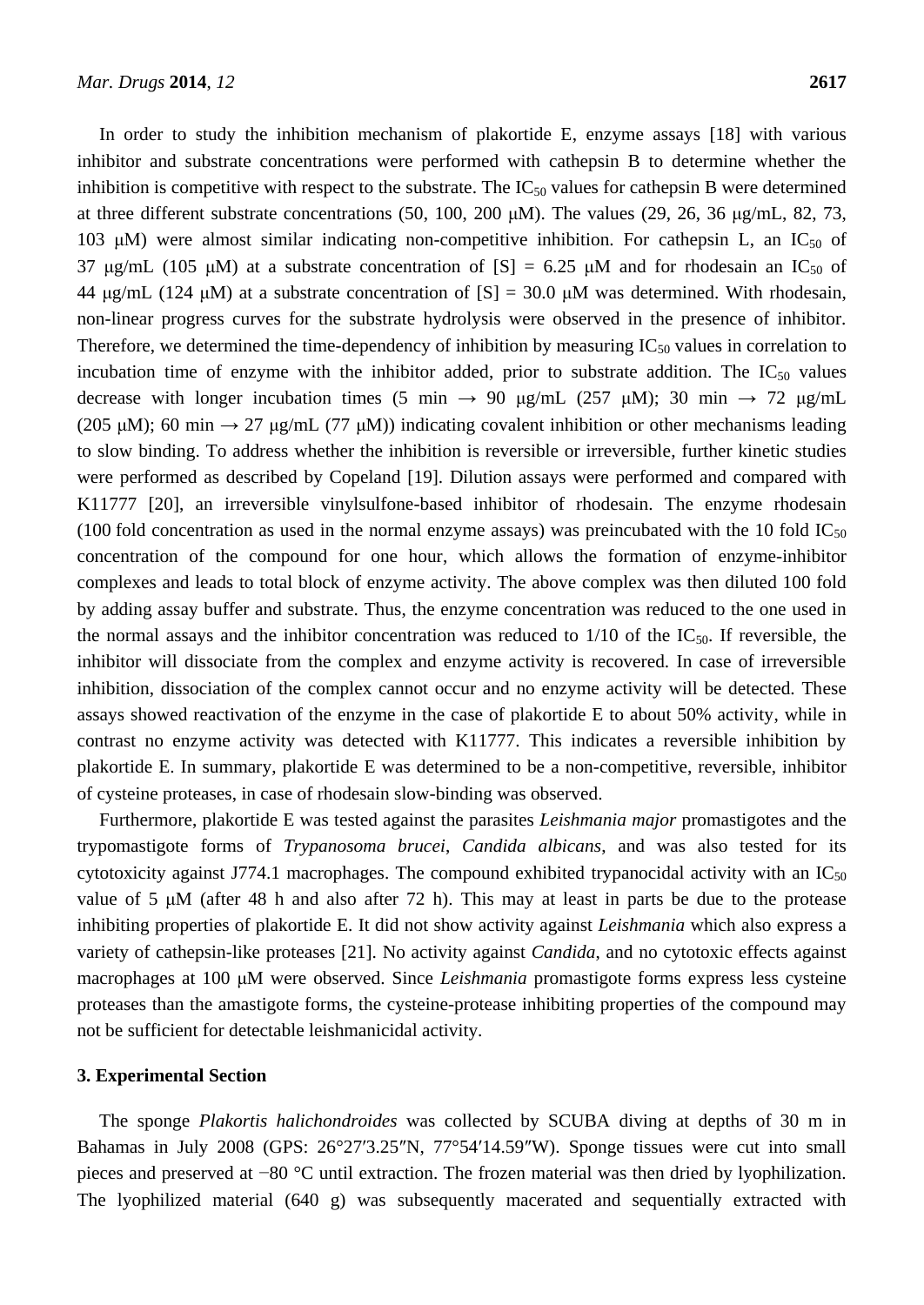cyclohexane (CY), methylene dichloride (DCM), and finally methanol (MeOH). After filtration, the crude extracts were concentrated under reduced pressure. The crude cyclohexane extract (15.27 g) was chromatographed on a silica gel (200 g) column and eluted with an isocratic solvent (cyclohexane/methylene dichloride/methanol/formic acid (2:1:1:0.05)). The eluted fractions were combined based upon TLC results to yield five fractions (CYFr I–V). Further fractionation of the fraction CYFr III by silica gel column chromatography using the solvent system (cyclohexane/methylene dichloride (90:10) with increasing polarity (chloroform/methanol (10:90)) afforded seven subfractions (CY A–G). The subfraction CY E was subjected to preparative HPLC using a RP 18 column (eluent methanol/water with 0.1% formic acid 70:30, flow 8 mL/min) affording 3 fractions (CY M, N and P). The fraction CY N was further purified using preparative HPLC using RP 18 column (methanol/water amended with 0.1% formic acid 70:30, flow 8 mL/min, and the retention time of the peak was observed at 40 min) to yield the pure bioactive compound **1**. The compound **1** was identified as plakortide E, by means of MS and NMR spectral data (Table 1) and comparison to previously published NMR data [5,6,22]. Enzyme assays [18,21,23–25] and parasite growth assays [21,23–26] were performed as described previously.

| 100 mHz, 0 m ppm).      |              |                     |                  |                     |                |
|-------------------------|--------------|---------------------|------------------|---------------------|----------------|
| <b>Position</b>         | $\delta_{C}$ | <b>Multiplicity</b> | $\delta_{\rm H}$ | <b>Multiplicity</b> | J(Hz)          |
| $\mathbf{1}$            | 171.76       | $\mathbf C$         |                  |                     |                |
| $\overline{c}$          | 119.75       | CH                  | 6.09             | $\mathbf d$         | 15.8           |
| $\mathfrak{Z}$          | 152.31       | CH                  | 6.96             | $\rm d$             | 15.8           |
| $\overline{\mathbf{4}}$ | 87.31        | ${\bf C}$           |                  |                     |                |
| 5                       | 56.11        | CH <sub>2</sub>     | 2.55             | $\mathbf d$         | 12.0           |
|                         |              |                     | 2.45             | $\mathbf d$         | 12.0           |
| 6                       | 89.39        | $\mathbf C$         |                  |                     |                |
| $\boldsymbol{7}$        | 126.71       | CH                  | 5.12             | ${\bf S}$           |                |
| $8\,$                   | 136.82       | ${\bf C}$           |                  |                     |                |
| 9                       | 46.67        | CH <sub>2</sub>     | 2.00             | m                   |                |
|                         |              |                     | 1.85             | ${\bf m}$           |                |
| 10                      | 42.68        | CH                  | 1.99             | ${\bf m}$           |                |
| $11\,$                  | 132.91       | CH                  | 5.05             | ddt                 | 15.2, 8.3      |
| 12                      | 132.10       | CH                  | 5.34             | dt                  | 15.2, 6.3, 6.3 |
| 13                      | 25.73        | CH <sub>2</sub>     | 1.96             | ${\bf m}$           |                |
| 14                      | 14.19        | CH <sub>3</sub>     | 0.94             | $\mathbf t$         | 7.4            |
| 15                      | 32.36        | CH <sub>2</sub>     | 1.88             | m                   |                |
|                         |              |                     | 1.64             | ${\bf m}$           |                |
| 16                      | 9.01         | CH <sub>3</sub>     | 0.89             | t                   | 7.4            |
| 17                      | 30.88        | CH <sub>2</sub>     | 1.76             | ${\bf m}$           |                |
| 18                      | 8.95         | CH <sub>3</sub>     | 0.92             | $\mathbf t$         | 7.5            |
| 19                      | 17.92        | CH <sub>3</sub>     | 1.62             | $\mathbf d$         | $1.2\,$        |
| 20                      | 27.79        | CH <sub>2</sub>     | 1.34             | ${\bf m}$           |                |
|                         |              |                     | 1.10             | m                   |                |
| 21                      | 11.72        | CH <sub>3</sub>     | 0.81             | $\mathbf t$         | 7.4            |

**Table 1.** NMR-spectroscopic data of plakortide E (1) in CDCl<sub>3</sub> (<sup>1</sup>H: 400 MHz; <sup>13</sup>C:  $100 \text{ MHz}$ ,  $\delta$  in ppm).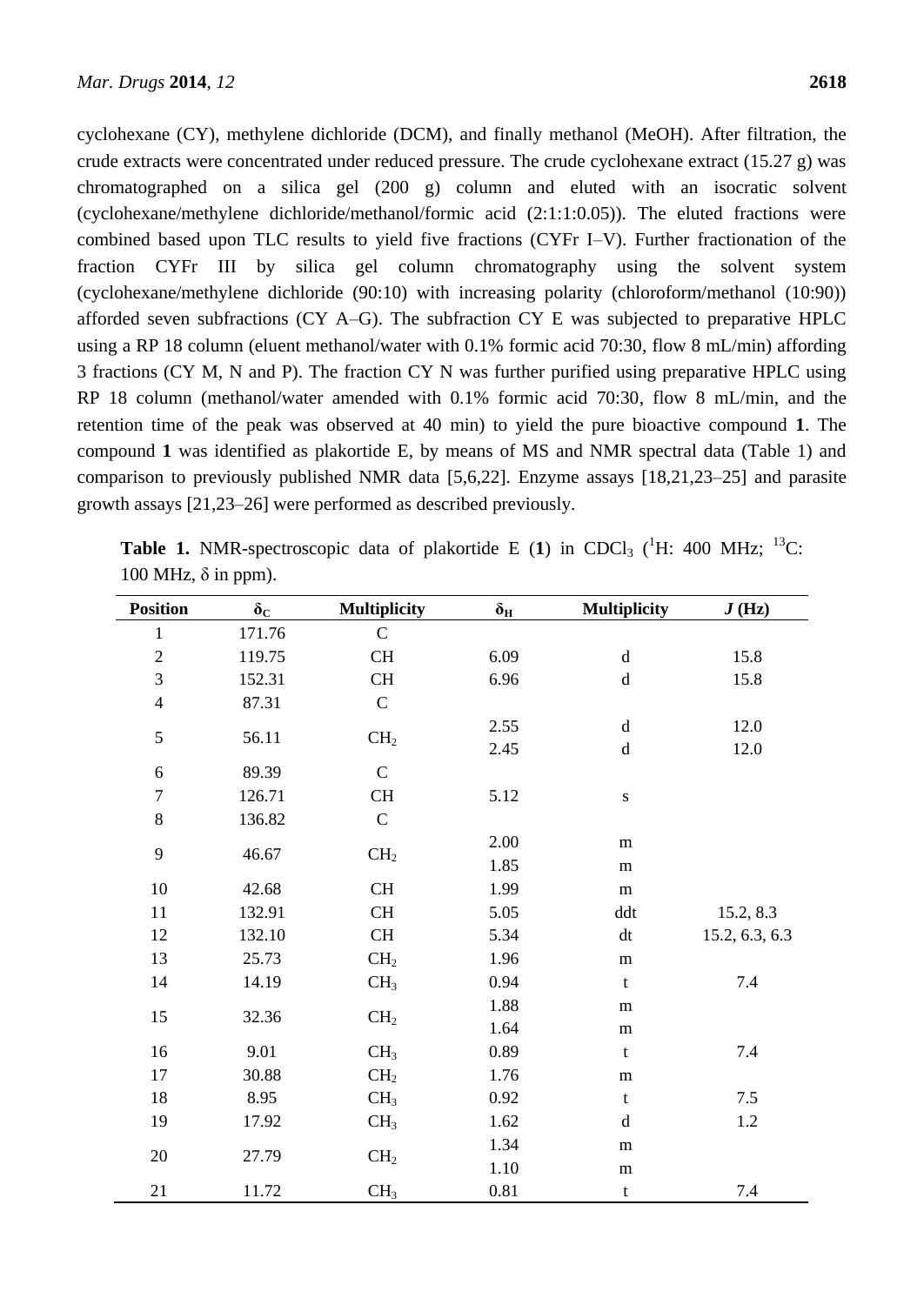NMR spectra (Table 1) were obtained with a BRUKER (Bruker Biospin GmbH, Rheinstetten Germany), Typ Advance 400 spectrometer. Mass spectra were measured using a Bruker micrOTOF 88 mass spectrometer. Column chromatography was performed using silica gel (0.063–0.200 mm mesh, Merck, Darmstadt, Germany). TLC was conducted on pre-coated silica gel 60 F254 plates (0.20 mm, Merck, Darmstadt, Germany); spots were detected using vanillin spray reagent, UV 254 nm and iodinevapours. Reagents were purchased from Sigma-Aldrich (Munich, Germany) or Fluka (Munich, Germany). Solvents were purchased from Roth (Karlsruhe, Germany) or Merck (Darmstadt, Germany). High performance liquid chromatography was performed on a Varian ProStar (Rheinfelden, Schweiz), consisting of an analytical/preparative HPLC Upscale Linear system (0.05–50 mL/min at 275 bar pressure with scale-mast), a preparative autosampler and a 2-channel UV detector. The detection wavelengths were 254 nm and 230 nm.

Plakortide E: The product was obtained as colourless viscous oil  $(0.018 \text{ g})$ . CDCl<sub>3</sub> was used as solvent for measuring NMR spectra. ESI-MS found:  $373.23404$  [M + Na]<sup>+</sup>, calcd. for C<sub>21</sub>H<sub>34</sub>O<sub>4</sub>, 350.49. The specific rotation of plakortide E was  $[\alpha]_{22}^D = +60.7$ ,  $c = 0.00313$  in CHCl<sub>3</sub>.

Enzyme assays and *in vitro* tests for antiparasitic activity were performed as published previously: for cathepsin-like cysteine proteases see [18,23–26], for SARS  $M<sup>pro</sup>$  see [27], for SARS  $PL<sup>pro</sup>$ see [15], for Dengue virus protease see [28], for assays against *T. brucei* see [24,29–32], for assays on macrophages see [33], for assays on *L. major* promastigotes see [21], for assays on *C. albicans* see [34,35].

### **4. Conclusions**

Plakortide E, obtained from the marine sponge *Plakortis halichondroides*, was identified as a new protease inhibitor. Plakortide E showed selectivity towards the cathepsin-like cysteine proteases, with a non-competitive, reversible, and, in the case of rhodesain, a slow-binding inhibitory mode of action. The anti-protease activity of the compound may contribute to its anti-parasitic activity against *Trypanosoma brucei*, as rhodesain and also the cathepsin B like protease TbCatB [13] are known to be essential for the parasite's growth and pathogenicity.

#### **Acknowledgments**

We would like to thank Cornelia Heindl and Anna Kucharski from University of Wuerzburg, Germany and Ulrike Nowe, Sabine Maehrlein, Nicole Heindl from University of Mainz for performing the enzyme assays. We gratefully acknowledge Antje Fuss and Svetlana Sologub (SFB 630 TP Z1, University of Wuerzburg) for performing the parasite and toxicity tests. We thank Joe Pawlik (UNC Wilmington, USA) for excellent organisation of the Bahamas 2008 expedition, during which the material was collected. Financial support is provided by the Deutsche Forschungsgemeinschaft, SFB 630 (TPs A4, A5).

#### **Author Contributions**

Swarna Oli, isolation and characterization of plakortide E, manuscript preparation, structure elucidation; Usama Ramadan Abdelmohsen, compound purification; Ute Hentschel, manuscript preparation; Tanja Schirmeister, manuscript preparation, analysis of assay results.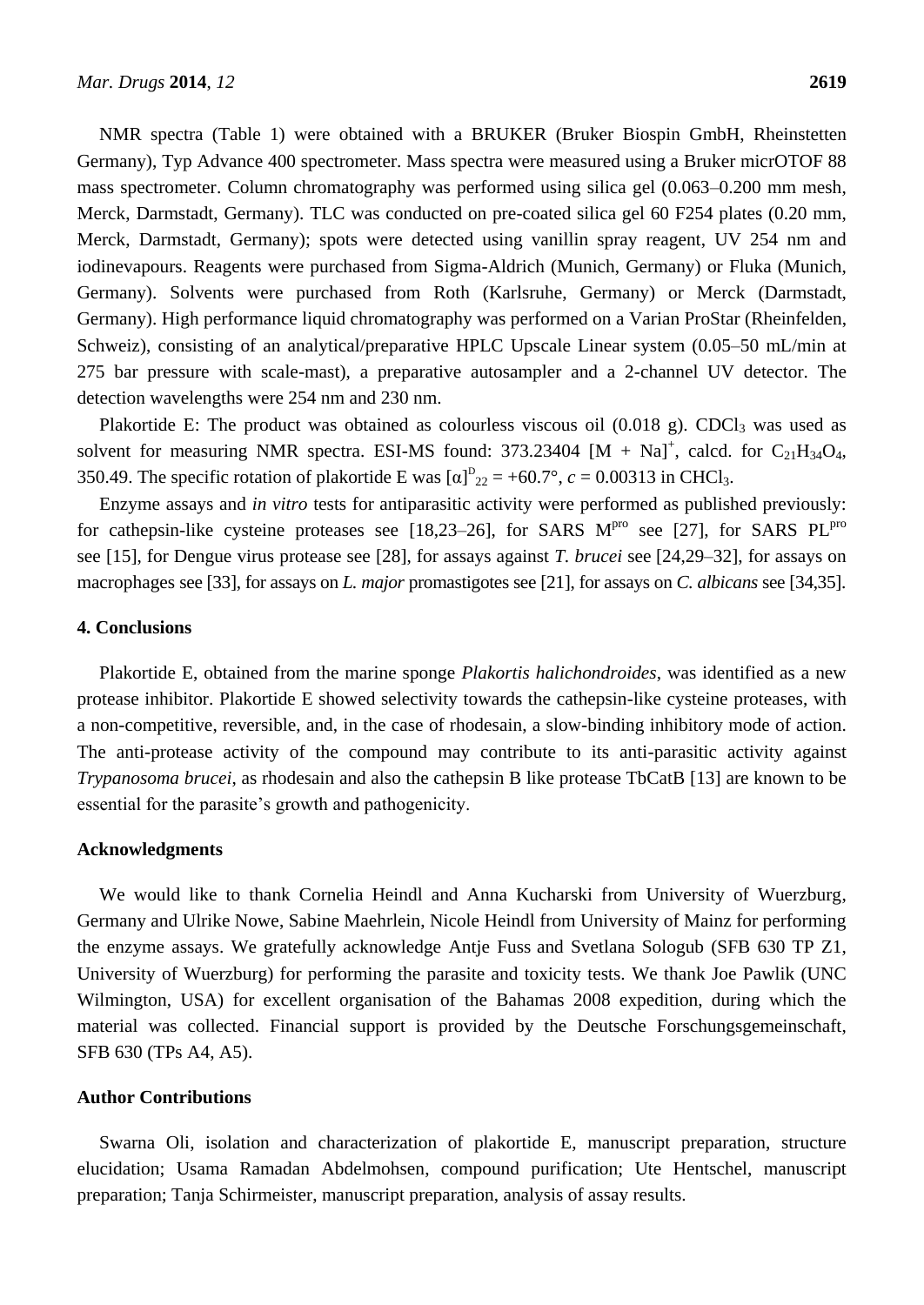# **Conflicts of Interest**

The authors declare no conflict of interest.

# **References**

- 1. Turk, B. Targeting proteases: Successes, failures and future prospects. *Nat. Rev. Drug Discov.* **2006**, *5*, 785–799.
- 2. Powers, J.C.; Asgian, J.L.; Ekici, Ö.D.; James, K.E. Irreversible inhibitors of serine, cysteine and threonine proteases. *Chem. Rev.* **2002**, *102*, 4639–4750.
- 3. Rawlings, N.D.; Morton, F.R. The MEROPS batch BLAST: A tool to detect peptidases and their non-peptidase homologues in a genome. *Biochimie* **2008**, *90*, 243–259.
- 4. Sata, N.; Abinsay, H.; Yoshida, W.Y.; Horgen, F.D.; Sitachitta, N.; Kelly, M.; Scheuer, P.J. Lehualides A–D, metabolites from a Hawaiian sponge of the genus *Plakortis*. *J. Nat. Prod.* **2005**, *68*, 1400–1403.
- 5. Patil, A.D.; Freyer, A.J.; Bean, M.F.; Carte, B.K.; Westley, J.W.; Johnson, R.K.; Lahouratate, P. The plakortones, novel bicyclic lactones from the sponge *Plakortis halichondroides*: Activators of cardiac SR-Ca2+ pumping ATPase. *Tetrahedron* **1996**, *52*, 377–394.
- 6. Chen, Y.; McCarthy, P.J.; Harmody, D.K.; Schimoler-O'Rourke, R.; Chilson, K.; Selitrennikoff, C.; Pomponi, S.A.; Wright, A.E. New bioactive peroxides from marine sponges of the family plakiniidae. *J. Nat. Prod.* **2002**, *65*, 1509–1512.
- 7. Fattorusso, C.; Campiani, G.; Catalanotti, B.; Persico, M.; Basilico, N.; Parapini, S.; Taramelli, D.; Campagnuolo, C.; Fattorusso, E.; Romano, A.; *et al.* Endoperoxide derivatives from marine organisms:  1,2-Dioxanes of the plakortin family as novel antimalarial agents. *J. Med. Chem.*  **2006**, *49*, 7088–7094.
- 8. Campagnuolo, C.; Fattorusso, E.; Romano, A.; Taglialatela-Scafati, O.; Basilico, N.; Parapini, S.; Taramelli, D. Antimalarial polyketide cycloperoxides from the marine sponge *Plakortis simplex*. *Eur. J. Org. Chem.* **2005**, *23*, 5077–5083.
- 9. Hu, J.-F.; Gao, H.-F.; Kelly, M.; Hamann, M.T. Plakortides I–L, four new cyclic peroxides from an undescribed Jamaican sponge *Plakortis* sp. (Homosclerophorida, Plakinidae). *Tetrahedron*  **2001**, *57*, 9379–9383.
- 10. Fattorusso, E.; Parapini, S.; Campagnuolo, C.; Basilico, N.; Taglialatela-Scafati, O.; Taramelli, D. Activity against *Plasmodium falciparum* of cycloperoxide compounds obtained from the sponge *Plakortis simplex*. *J. Antimicrob. Chemother.* **2002**, *50*, 883–888.
- 11. Palermo, C.; Joyce, J.A. Cysteine cathepsin proteases as pharmacological targets in cancer. *Trends Pharm. Sci.* **2008**, *29*, 22–28.
- 12. Lankelma, J.M.; Voorend, D.M.; Barwari, T.; Koetsveld, J.; Van der Spek, A.H.; de Porto, A.P.N.A.; Van Rooijen, G.; Van Noorden, C.J.F. Cathepsin L target in cancer treatment? *Life Sci.* **2010**, *86*, 225–233.
- 13. Kerr, I.D.; Wu, P.; Marion-Tsukamaki, R.; Mackey, Z.B.; Brinen, L.S. Crystal structures of TbCatB and rhodesain, potential chemotherapeutic targets and major cysteine proteases of *Trypanosoma brucei*. *PLoS Negl. Trop. Dis.* **2010**, *4*, doi:10.1371/journal.pntd.0000701.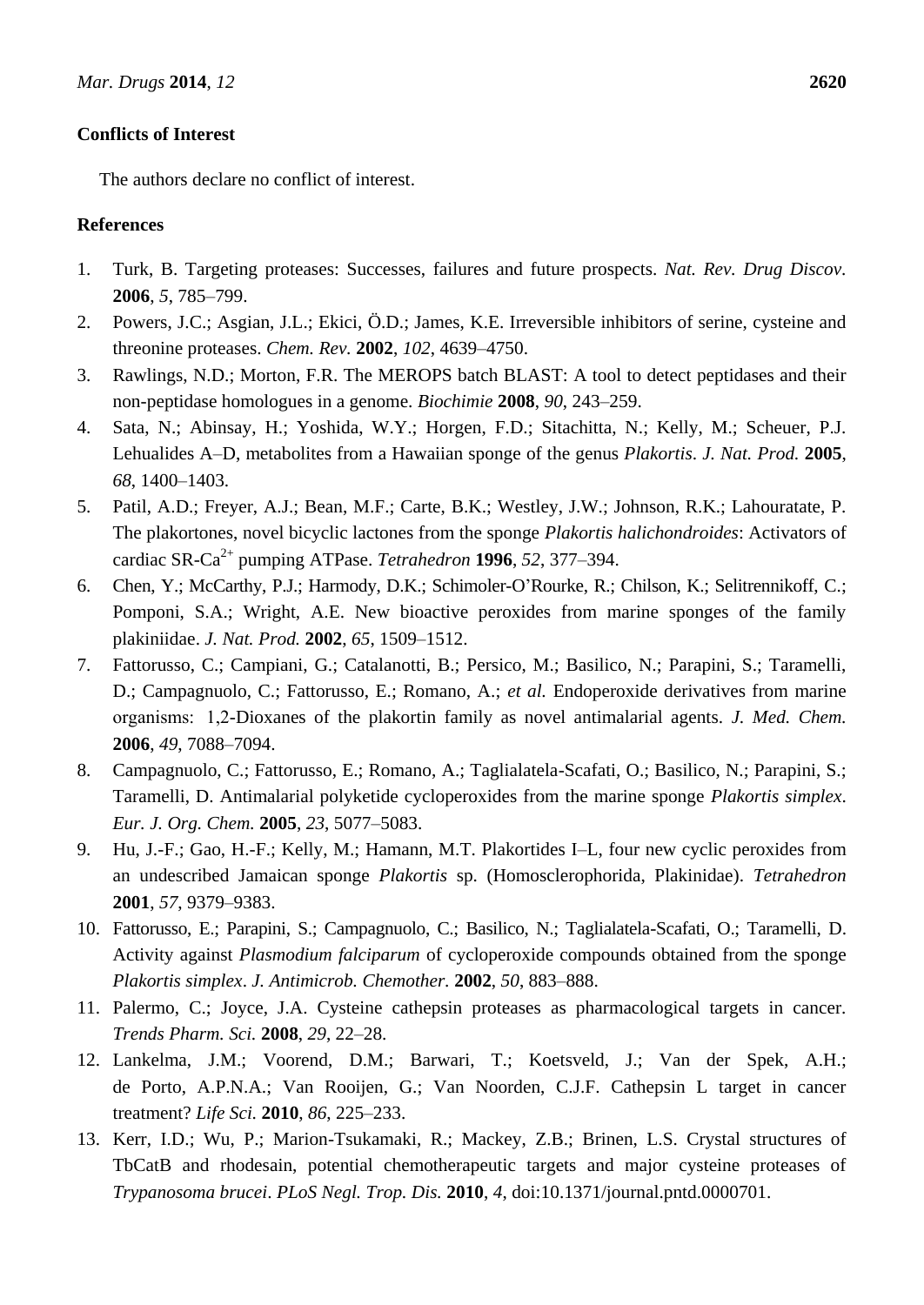- 14. Anand, K.; Ziebuhr, J.; Wadhwani, P.; Mesters, J.R.; Hilgenfeld, R. Coronavirus main proteinase (3CLpro) structure: Basis for design of anti-SARS drugs. *Science* **2003**, *300*, 1763–1767.
- 15. Han, Y.-S.; Chang, G.-G.; Juo, C.-G.; Lee, H.-J.; Yeh, S.-H.; Hsu, J.T.-A.; Chen, X. Papain-like protease 2 (PLP2) from Severe Acute Respiratory Syndrome Coronavirus (SARS-CoV):  Expression, purification, characterization, and inhibition. *Biochemistry* **2005**, *44*, 10349–10359.
- 16. Rosenthal, P. Falcipains and other cysteine proteases of malaria parasites. In *Cysteine Proteases of Pathogenic Organisms*; Robinson, M., Dalton, J., Eds.; Springer: San Francisco, California, USA, 2011; Volume 712, pp. 30–48.
- 17. Bessaud, M.; Pastorino, B.A.M.; Peyrefitte, C.N.; Rolland, D.; Grandadam, M.; Tolou, H.J. Functional characterization of the NS2B/NS3 protease complex from seven viruses belonging to different groups inside the genus *Flavivirus*. *Virus Res.* **2006**, *120*, 79–90.
- 18. Breuning, A.; Degel, B.; Schulz, F.; Buchold, C.; Stempka, M.; Machon, U.; Heppner, S.; Gelhaus, C.; Leippe, M.; Leyh, M.; *et al.* Michael acceptor based antiplasmodial and antitrypanosomal cysteine protease inhibitors with unusual amino acids. *J. Med. Chem.* **2010**, *53*, 1951–1963.
- 19. Copeland, R.A. A Guide for Medicinal Chemists and Pharmacologists. In *Evaluation of Enzyme Inhibitors in Drug Discovery*; John Wiley & Sons, Inc.: Hoboken, NJ, USA, 2005.
- 20. Yang, P.-Y.; Wang, M.; He, C.Y.; Yao, S.Q. Proteomic profiling and potential cellular target identification of K11777, a clinical cysteine protease inhibitor, in *Trypanosoma brucei*. *Chem. Commun.* **2012**, *48*, 835–837.
- 21. Ponte-Sucre, A.; Vicik, R.; Schultheis, M.; Schirmeister, T.; Moll, H. Aziridine-2,3-dicarboxylates, peptidomimetic cysteine protease inhibitors with antileishmanial activity. *Antimicrob. Agents Chemother.* **2006**, *50*, 2439–2447.
- 22. Sun, X.Y.; Tian, X.Y.; Li, Z.W.; Peng, X.S.; Wong, H.N. Total synthesis of plakortide E and biomimetic synthesis of plakortone B. *Chemistry* **2011**, *17*, 5874–5880.
- 23. Vicik, R.; Busemann, M.; Gelhaus, C.; Stiefl, N.; Scheiber, J.; Schmitz, W.; Schulz, F.; Mladenovic, M.; Engels, B.; Leippe, M.; *et al.* Aziridide-based inhibitors of cathepsin L: synthesis, inhibition activity, and docking studies. *ChemMedChem* **2006**, *1*, 1126–1141.
- 24. Vicik, R.; Hoerr, V.; Glaser, M.; Schultheis, M.; Hansell, E.; McKerrow, J.H.; Holzgrabe, U.; Caffrey, C.R.; Ponte-Sucre, A.; Moll, H.; Stich, A.; *et al.* Aziridine-2,3-dicarboxylate inhibitors targeting the major cysteine protease of *Trypanosoma brucei* as lead trypanocidal agents. *Bioorg. Med. Chem. Lett.* **2006**, *16*, 2753–2757.
- 25. Ehmke, V.; Heindl, C.; Rottmann, M.; Freymond, C.; Schweizer, W.B.; Brun, R.; Stich, A.; Schirmeister, T.; Diederich, F. Potent and selective inhibition of cysteine proteases from *Plasmodium falciparum* and *Trypanosoma brucei*. *ChemMedChem* **2011**, *6*, 273–278.
- 26. Ettari, R.; Zappala, M.; Micale, N.; Giofre, S.; Schirmeister, T.; Grasso, S. Peptidomimetics containing a vinyl ketone warhead as falcipain-2 inhibitor. *Eur. J. Med. Chem.* **2011**, *46*, 2058–2065.
- 27. Käppler, U.; Stiefl, N.; Schiller, M.; Vicik, R.; Breuning, A.; Schmitz, W.; Rupprecht, D.; Schmuck, C.; Baumann, K.; Ziebuhr, J.; *et al.* A new lead for non-peptidic active-site-directed inhibitors of the SARS coronavirus main protease discovered by a combination of screening and docking methods. *J. Med. Chem.* **2005**, *48*, 6832–6842.